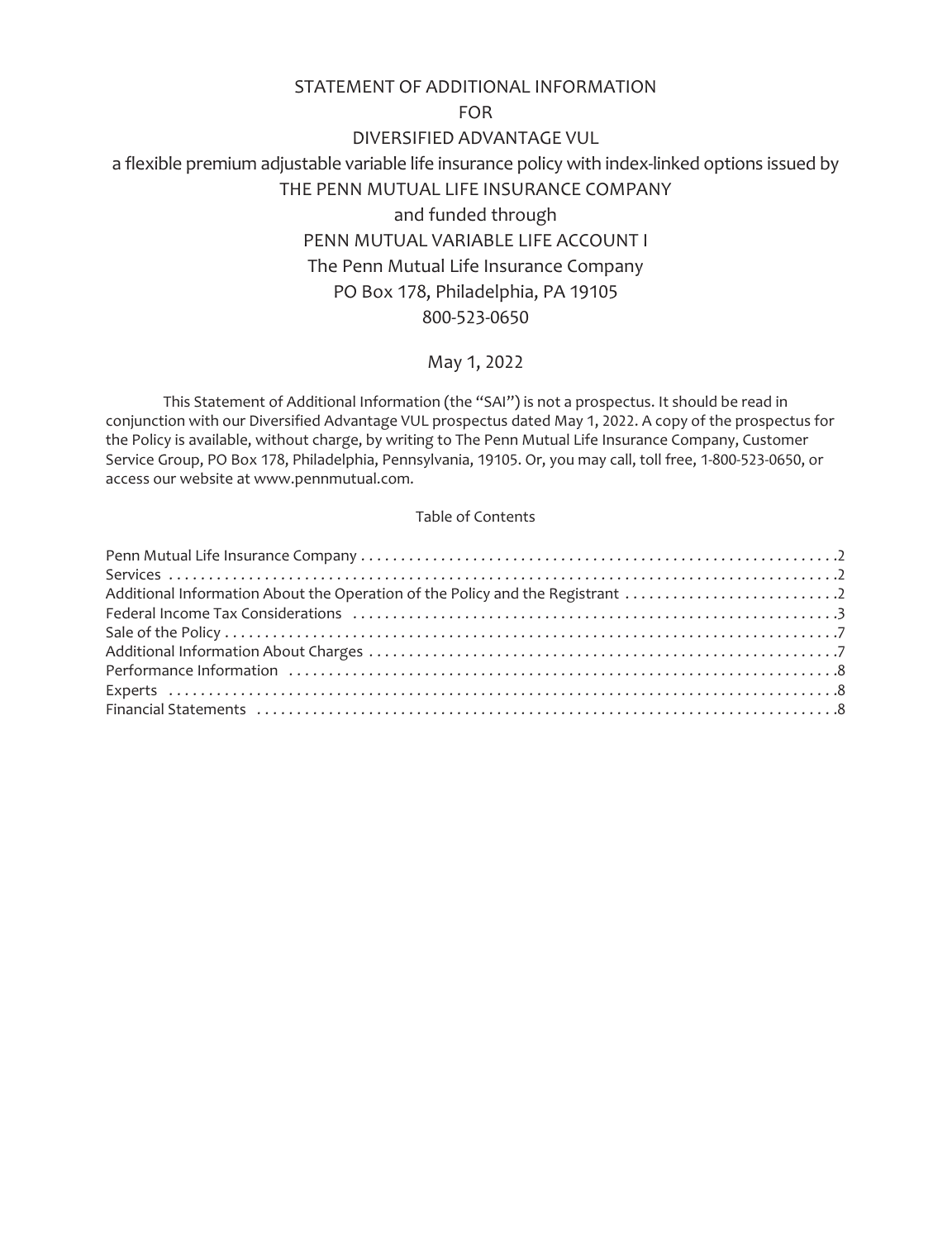### <span id="page-1-0"></span>**PENN MUTUAL LIFE INSURANCE COMPANY**

The Penn Mutual Life Insurance Company ("Penn Mutual or the "Company") is a Pennsylvania mutual life insurance company, chartered in 1847. We are licensed to sell insurance in 49 states and the District of Columbia. Our corporate headquarters are located at 600 Dresher Road, Horsham, Pennsylvania 19044, a suburb of Philadelphia. Our mailing address is The Penn Mutual Life Insurance Company, PO Box 178, Philadelphia, Pennsylvania 19105.

### *Penn Mutual Variable Life Account I*

We established Penn Mutual Variable Life Account I as a separate investment account under Pennsylvania law on January 27, 1987. The Separate Account is registered with the Securities and Exchange Commission (the "SEC") as a unit investment trust under the Investment Company Act of 1940 (the "1940 Act") and qualifies as a "separate account" within the meaning of the federal securities laws.

# <span id="page-1-1"></span>**SERVICES**

The Company holds title to the assets of the Separate Account. The Company maintains the records and accounts relating to the Separate Account.

# <span id="page-1-2"></span>**ADDITIONAL INFORMATION ABOUT THE OPERATION OF THE POLICY AND THE REGISTRANT**

### *Purchase of Shares in the Funds*

Shares are purchased and redeemed at net asset value. Fund dividends and capital gain distributions are automatically reinvested, unless the Company, on behalf of the Separate Account, elects otherwise.

The value of accumulation units in the subaccounts of the Separate Account is determined by multiplying the accumulation unit value for the prior valuation period by the net investment factor for the current valuation period.

The net investment factor is an index used to measure the investment performance of each subaccount from one valuation period to the next. The net investment factor is determined by dividing (a) by (b), where

- (a) is the net asset value per share of the fund held in the subaccount, as of the end of the current valuation period, plus the per share amount of any dividend or capital gain distributions by the fund if the ex-dividend date occurs in the valuation period; and
- (b) is the net asset value per share of the fund held in the subaccount as of the end of the last prior valuation period.

### *Assignment*

You may assign the policy while it is in force during the life of the insured. Your rights, and the rights of any beneficiary, will be subject to the rights of an assignee under the terms of an assignment. We will not be bound by any assignment until you provide a signed form, that we have either provided or find acceptable, and the form has been filed at the home office. Unless you specify otherwise, the assignment will take effect as of the date you signed the form, subject to any action we have taken prior to the time that the assignment is received at the home office. We are not responsible for the effect or the validity of any assignment.

# *Misstatement of Age or Gender*

If the insured's age or gender has been misstated, we will adjust the proceeds payable under the policy based on what the last monthly charges would have purchased at the correct age or gender.

# *Incontestability*

After a policy has been in force during the insured's lifetime for two years from the Date of Issue, we may not contest the policy, except in the case of fraud. However, if there has been a policy change or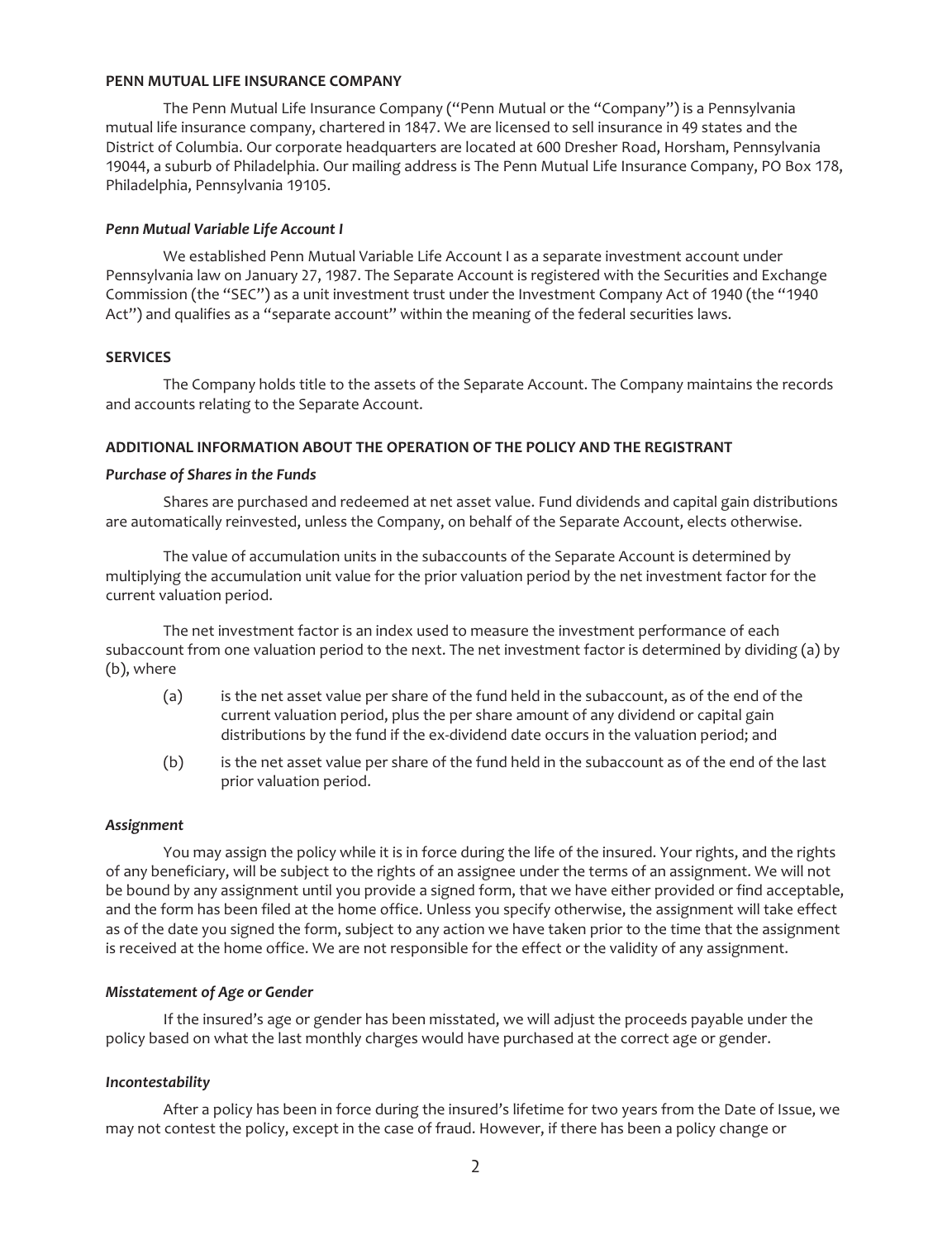reinstatement for which we required evidence of insurability, we may contest that policy change or reinstatement for two years with respect to information provided at that time, during the lifetime of the insured, from the effective date of the policy change or reinstatement.

### *Suicide*

If the insured, whether sane or insane, dies by suicide, within two years of the Date of Issue, our liability will be limited to an amount equal to the premiums paid for the policy less any policy loan and partial withdrawals. If there has been a policy change or reinstatement for which we required evidence of insurability, and if the insured dies by suicide within two years from the effective date of the policy change or reinstatement, our liability with respect to the policy change or reinstatement will be limited to an amount equal to the portion of the monthly charges associated with that policy change or reinstatement.

### *Non-Principal Risks*

In addition to the section of the prospectus on the principal risks of investing in the policy, risks are disclosed separately in each of the appropriate sections of the prospectus.

### <span id="page-2-0"></span>**FEDERAL INCOME TAX CONSIDERATIONS**

The following summary provides a general description of the federal income tax considerations associated with the Policy and does not purport to be complete or to cover all situations. This discussion is not intended as tax advice. Counsel or other competent tax advisers should be consulted for more complete information. This discussion is based on Penn Mutual's understanding of the present federal income tax laws as they are currently interpreted by the Internal Revenue Service (the "IRS"). No representation is made as to the likelihood of continuation of the present Federal income tax laws or of the current interpretations by the IRS.

### *Tax Status of The Policy*

To qualify as a life insurance contract for federal income tax purposes, the Policy must meet the definition of a life insurance contract which is set forth in Section 7702 of the Internal Revenue Code of 1986, as amended (the "Code"). Section 7702 was amended by U.S. federal tax legislation that was enacted on December 22, 2017. Certain aspects of the legislation are currently uncertain and future administrative guidance or legislation may result in additional changes. The manner in which Section 7702 should be applied to certain features of the Policy offered in its prospectus is not directly addressed by Section 7702 or any guidance issued to date under Section 7702. Nevertheless, Penn Mutual believes it is reasonable to conclude that the Policy will meet the Section 7702 definition of a life insurance contract. In the absence of final regulations or other pertinent interpretations of Section 7702, however, there is necessarily some uncertainty as to whether the Policy will meet the statutory life insurance contract definition, particularly if it insures a substandard risk. If the Policy were determined not to be a life insurance contract for purposes of Section 7702, such contract would not provide most of the tax advantages normally provided by a life insurance contract.

If it is subsequently determined that the Policy does not satisfy Section 7702, we may take whatever steps are appropriate and reasonable to comply with Section 7702. For these reasons, we reserve the right to restrict policy transactions as necessary to attempt to qualify it as a life insurance contract under Section 7702.

Section 817(h) of the Code requires that the investments of each subaccount of the Separate Account must be "adequately diversified" in accordance with Treasury regulations in order for the Policy to qualify as a life insurance contract under Section 7702 of the Code (discussed above). The funds in which each subaccount of the Separate Account may invest are owned exclusively by the Separate Account and certain other qualified investors. As a result, the Separate Account expects to be able to look through to the funds' investments in order to establish that each subaccount is "adequately diversified". It is expected that each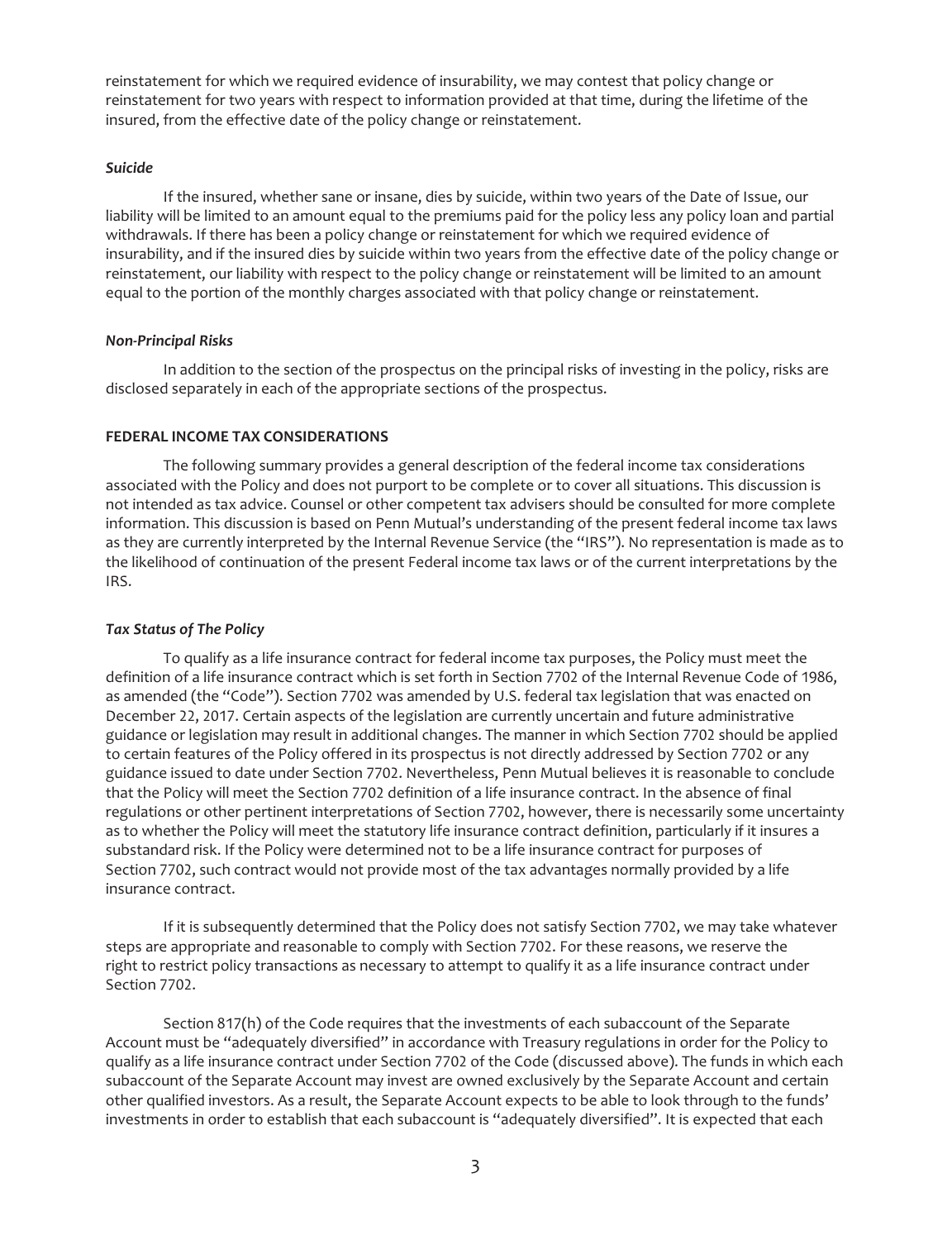underlying fund will comply with the diversification requirement applicable to the subaccounts as though the requirement applied to that underlying fund. Penn Mutual believes that the Separate Account will meet the diversification requirement, and Penn Mutual will monitor continued compliance with this requirement.

The IRS has stated in published rulings that a variable contract owner will be considered the owner of the related separate account assets if the contract owner possesses incidents of ownership in those assets, such as the ability to exercise investment control over the assets. In circumstances where the variable contract owner is considered the owner of separate account assets, income and gain from the assets would be includable in the variable contract owner's gross income. The Treasury Department has indicated that in regulations or revenue rulings under Section 817(d), (relating to the definition of a variable contract), it will provide guidance on the extent to which contract owners may direct their investments to particular subaccounts without being treated as owners of the underlying shares. The Internal Revenue Service ("IRS") has issued Revenue Ruling 2003-91 in which it ruled that the ability to choose among as many as 20 subaccounts and make not more than one transfer per 30-day period without charge did not result in the owner of the Policy being treated as the owner of the assets in the subaccount under the investment control doctrine.

The ownership rights under the Policy are similar to, but different in certain respects from, those described by the IRS in Revenue Ruling 2003-91 and other rulings in which it was determined that policy owners were not owners of the subaccount assets. It is possible that these differences could result in Policy owners being treated as the owners of the assets of the subaccounts under the Policy. We, therefore, reserve the right to modify the Policy as necessary to attempt to prevent the owners of the Policy from being considered the owners of a pro rata share of the assets of the subaccounts under the Policy. In addition, it is possible that if regulations or additional rulings are issued, the contract may need to be modified to comply with them.

### *Tax Qualification*

For the Diversified Advantage VUL policy to be treated as a life insurance contract under the Code, it must pass *one* of two tests — a cash value accumulation test or a guideline premium/cash value corridor test. At the time of issuance of the Policy, you choose which test you want to be applied. It may not thereafter be changed. If you do not choose the test to be applied to your Policy, the Guideline Premium/Cash Value Corridor Test will be applied.

- Cash Value Accumulation Test Under the terms of the Policy, the policy value may not at any time exceed the net single premium cost (at any such time) for the benefits promised under the Policy.
- Guideline Premium/Cash Value Corridor Test The Policy must at all times satisfy a guideline premium requirement *and* a cash value corridor requirement. Under the *guideline premium requirement*, the sum of the premiums paid under the Policy may not at any time exceed the greater of the guideline single premium or the sum of the guideline level premiums, for the benefits promised under the Policy. Under the *cash value corridor* requirement, the death benefit at any time must be equal to or greater than the applicable percentage of policy value specified in the Code.

The Cash Value Accumulation Test does not limit the amount of premiums that may be paid under the Policy. If you desire to pay premiums in excess of those permitted under the Guideline Premium/Cash Value Corridor Test, you should consider electing to have your Policy qualify under the Cash Value Accumulation Test. However, any premium that would increase the net amount at risk is subject to evidence of insurability satisfactory to us. Required increases in the minimum death benefit due to growth in the policy value will generally be greater under the Cash Value Accumulation Test than under the Guideline Premium/ Cash Value Corridor Test.

The Guideline Premium/Cash Value Corridor Test limits the amount of premium that may be paid under the Policy. If you do not desire to pay premiums in excess of those permitted under Guideline Premium/ Cash Value Corridor Test limitations, you should consider electing to have your Policy qualify under the Guideline Premium/Cash Value Corridor Test.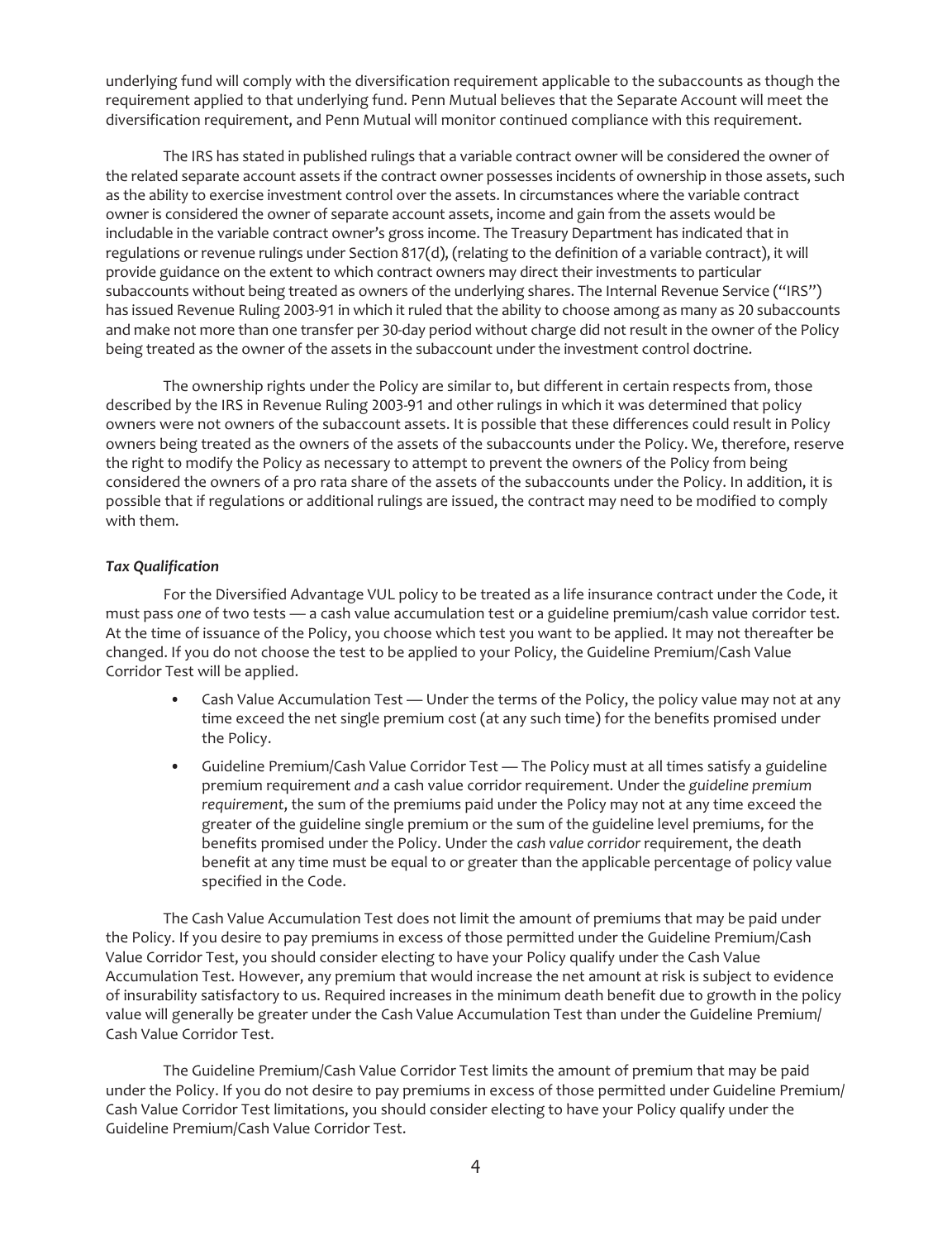The following discussion assumes that the Policy qualifies as a life insurance contract for federal income tax purposes.

We believe that the proceeds and cash value increases of the Policy should be treated in a manner consistent with a fixed-benefit life insurance policy for federal income tax purposes. Thus, the death benefit under the Policy should be excludable from the gross income of the beneficiary under Section 101(a)(1) of the Code.

### *Modified Endowment Contracts*

The Code establishes a class of life insurance contracts designated as "modified endowment contracts," which applies to policies entered into or materially changed after June 20, 1988.

Due to the Policy's flexibility, classification as a modified endowment contract will depend on the individual circumstances of the Policy. In general, the Policy will be a modified endowment contract if the accumulated premiums paid at any time during the first seven policy years exceeds the sum of the net level premiums which would have been paid on or before such time if the Policy provided for paid-up future benefits after the payment of seven level annual premiums. The determination of whether the Policy will be a modified endowment contract after a material change generally depends upon the relationship of the death benefit and policy value at the time of such change and the additional premiums paid in the seven years following the material change. We will endeavor to notify you on a timely basis if we believe you have exceeded this limit and the Policy has become a modified endowment contract under the Code.

All policies that we or our affiliate issue to the same owner during any calendar year, which are treated as modified endowment contracts, are treated as one modified endowment contract for purposes of determining the amount includable in gross income under Section 72(e) of the Code.

The rules relating to whether the Policy will be treated as a modified endowment contract are complex and make it impracticable to adequately describe in the limited confines of this summary. Therefore, you should consult with a competent adviser to determine whether the Policy transaction will cause the Policy to be treated as a modified endowment contract.

#### *Distributions from Policies Classified as Modified Endowment Contracts*

Policies classified as a modified endowment contract will be subject to the following tax rules. First, all distributions, including distributions upon surrender and partial withdrawals from the Policy are treated as ordinary income subject to tax up to the amount equal to the excess (if any) of the policy value immediately before the distribution over the investment in the Policy (described below) at such time. Second, loans taken from, or secured by, such a Policy are treated as distributions from the Policy and taxed accordingly. Past due loan interest that is added to the loan amount will be treated as a loan. Third, a 10 percent additional income tax is imposed on the portion of any distribution from, or loan taken from or secured by, the Policy that is included in income except where the distribution or loan is made on or after the owner attains age 59 $\frac{1}{2}$ , is attributable to the owner becoming disabled (as determined under the Code), or is part of a series of substantially equal periodic payments for the life (or life expectancy) of the owner or the joint lives (or joint life expectancies) of the owner and the owner's beneficiary.

#### *Distributions from Policies Not Classified as Modified Endowment Contracts*

Distributions from a Policy that is not classified as a modified endowment contract, are generally treated as first recovering the investment in the Policy (described below) and then, only after the return of all such investment in the Policy, as distributions of taxable income. Amounts borrowed under the Policy also are not generally subject to federal income tax at the time of the borrowing. An exception to this general rule occurs in the case of a decrease in the Policy's death benefit or any other change that reduces benefits under the Policy in the first 15 years after the Policy is issued and that results in a cash distribution to the owner in order for the Policy to continue complying with the Section 7702 definitional limits. The application of these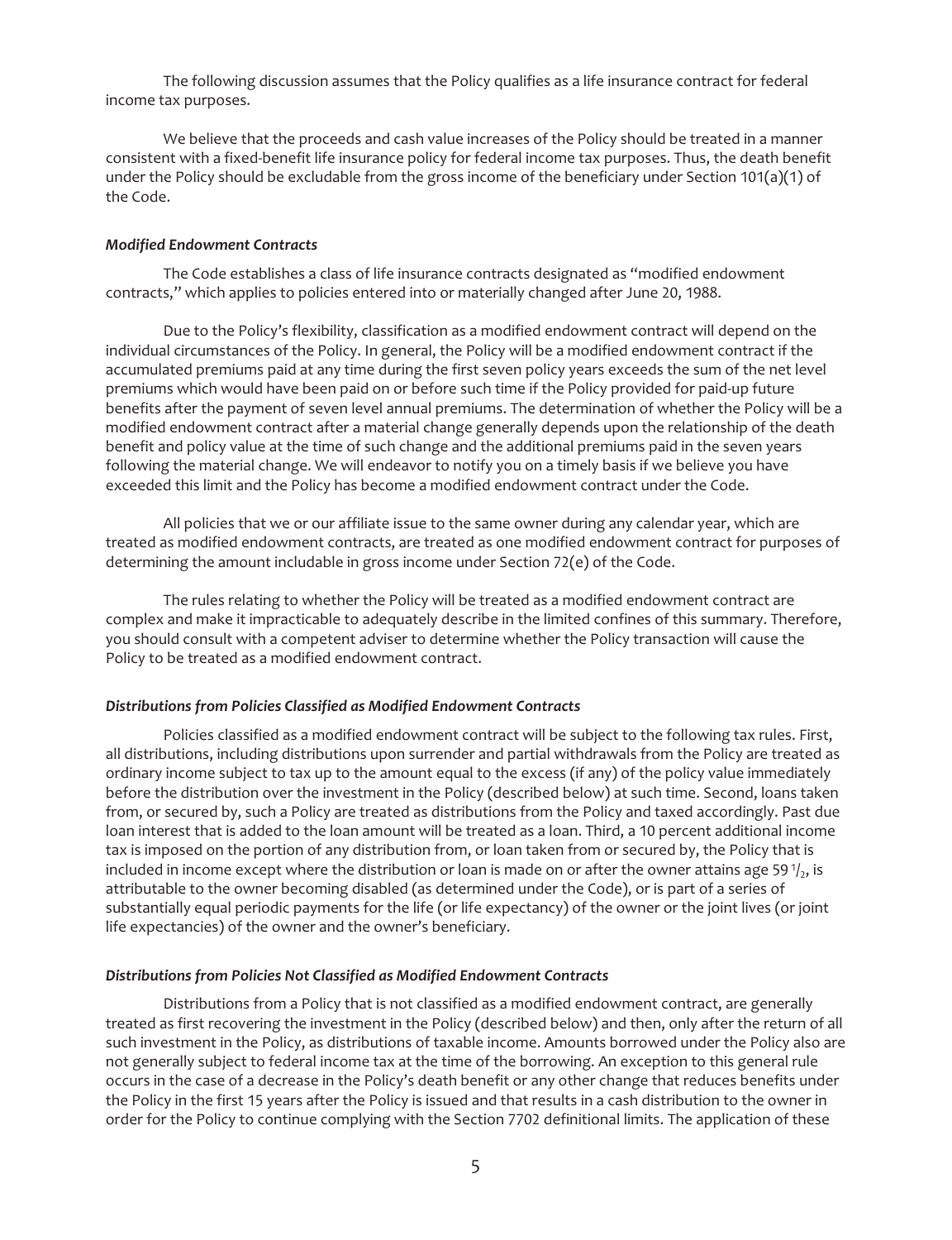rules may vary depending on whether the change occurs in the first five years after the Policy is issued. Such a cash distribution may be taxed in whole or in part as ordinary income (to the extent of any gain in the Policy) under rules prescribed in Section 7702.

Finally, neither distributions (including distributions upon surrender) nor loans from, or secured by, the Policy that is not classified as a modified endowment contract are subject to the 10 percent additional tax.

### *Policy Loan Interest*

Generally, personal interest paid on a loan under the Policy which is owned by an individual is not deductible. In addition, interest on any loan under the Policy owned by a taxpayer and covering the life of any individual will generally not be tax deductible. The deduction of interest on policy loans may also be subject to the restrictions of Section 264 of the Code. An owner should consult a competent tax adviser before deducting any interest paid in respect of a Policy loan.

### *Investment in the Policy*

Investment in the Policy means: (i) the aggregate amount of any premiums or other consideration paid for the Policy, minus (ii) the aggregate amount received under the Policy which is excluded from gross income of the owner (except that the amount of any loan from, or secured by, the Policy that is a modified endowment contract, to the extent such amount is excluded from gross income, will be disregarded), plus (iii) the amount of any loan from, or secured by, the Policy that is a modified endowment contract to the extent that such amount is included in the gross income of the owner.

### *Tax Consequences of the Option to Extend the Maturity Date*

The option to extend the Maturity Date that we offer allows the policy owner to extend the original maturity date by 20 years. An extension of maturity could have adverse tax consequences. Before you exercise your rights under this option, you should consult with a competent tax adviser regarding the possible tax consequences of an extension of maturity.

### *Disposition of the Policy*

The disposition of your Policy will likely have federal income tax consequences. The amount and character of any gain or income recognized in connection with a disposition may vary, depending on the nature of the disposition, your investment in the contract, premiums paid, and other factors. You should consult your tax adviser prior to any disposition.

#### *Certain Information Reporting*

Code section 6050Y requires information reporting for certain life insurance policy transactions. A return must be filed by every person who acquires a life insurance contract or any interest in a life insurance contract in a reportable policy sale. A reportable policy sale is generally the acquisition of an interest in a life insurance contract, directly or indirectly, if the acquirer has no substantial family, business, or financial relationship with the insured. The buyer must file the return required under Section 6050Y with the IRS and furnish copies of the return to the insurance company that issued the contract and the seller.

#### *Other Tax Considerations*

The transfer of the Policy or the designation of a beneficiary may have federal, state, and/or local transfer and inheritance tax consequences, including the imposition of gift, estate and generation-skipping transfer taxes. For example, the transfer of the Policy to, or the designation as beneficiary of, or the payment of proceeds to, a person who is assigned to a generation which is two or more generations below the generation of the owner, may have generation skipping transfer tax considerations under Section 2601 of the Code.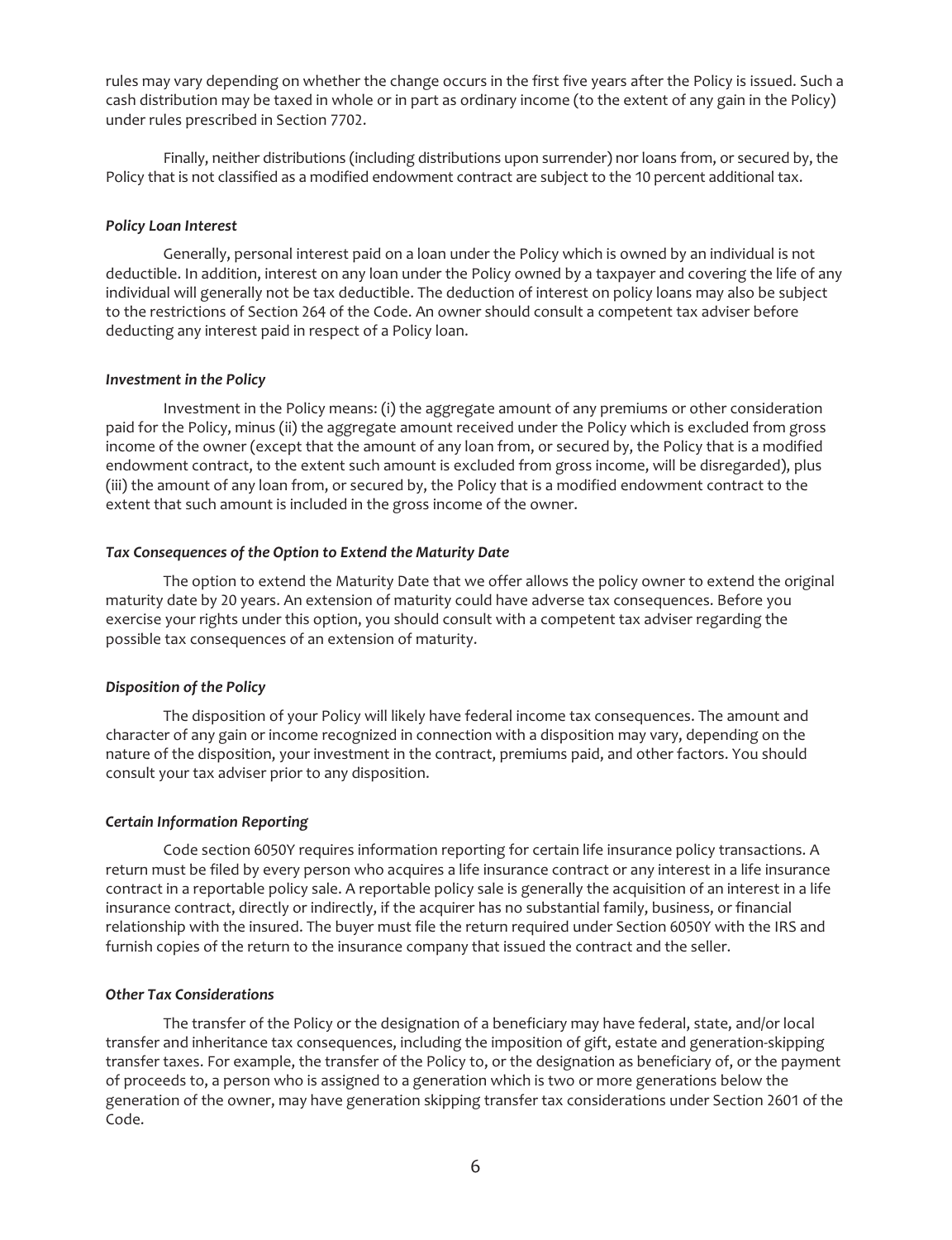A 3.8% Medicare contribution tax generally applies to all or a portion of the net investment income of a taxpayer who is an individual and not a nonresident alien for federal income tax purposes and who has adjusted gross income (subject to certain adjustments) that exceeds a threshold amount (\$250,000 if married filing jointly or if considered a "surviving spouse" for federal income tax purposes, \$125,000 if married filing separately, and \$200,000 in other cases). For these purposes, amounts received under annuities or life insurance contracts that are includable in gross income are generally considered net investment income.

The individual situation of each owner or beneficiary will determine the extent, if any, to which federal, state and local transfer taxes may be imposed. Consult with your tax adviser for specific information in connection with these taxes.

The foregoing is a summary of the federal income (and, where noted, non-income) tax considerations associated with the Policy and does not purport to cover all possible situations. The summary is based on our understanding of the present federal income tax laws as they are currently interpreted by the IRS. The summary is not intended as tax advice. No representation is made as to the likelihood of continuation of the present federal income tax laws or of the current interpretations by the IRS.

### <span id="page-6-0"></span>**SALE OF THE POLICY**

Hornor, Townsend & Kent, LLC ("HTK"), a wholly-owned subsidiary of Penn Mutual, acts as a principal underwriter of the Policies on a continuous basis. HTK, located at 600 Dresher Road, Horsham, Pennsylvania 19044, was organized as a Pennsylvania corporation on March 13, 1969. The offering is on a continuous basis. HTK also acts as principal underwriter for (1) Penn Mutual Variable Annuity Account III, a separate account also established by Penn Mutual, (2) Penn Insurance and Annuity Variable Life Account I, a separate account established by The Penn Insurance and Annuity Company, a wholly-owned subsidiary of Penn Mutual (("PIA"), and (3) PIA Variable Annuity Account I, also a separate account established by PIA. HTK is a registered broker-dealer under the Securities Exchange Act of 1934 and a member of the Financial Industry Regulatory Authority.

Penn Mutual compensated HTK in the approximate amounts of \$3,329, and \$7,277 for the fiscal years ending December 31, 2020 and 2021, respectively, for its services as principal underwriter. Diversified Advantage VUL was newly offered in October 2019, and therefore no amounts were payable to HTK for the fiscal year ending December 31, 2019.

# <span id="page-6-1"></span>**ADDITIONAL INFORMATION ABOUT CHARGES**

### *Underwriting Procedures*

Underwriting is prescribed at the individual level, based on analysis of the individual insured. Current cost of insurance charges will vary based on the insured's risk class.

• For the policies, the maximum cost of insurance charges are based on the 2017 Commissioners Standard Ordinary Male/Female Composite Ultimate Mortality Table, Age Nearest Birthday.

### *Increases in Specified Amount*

Additional coverage acquired in accordance with an increase in Specified Amount will incur additional cost of insurance charges and an expense charge per \$1,000 of the increased Specified Amount. Following an increase in Specified Face Amount, the cost of insurance charge and the expense charge is determined separately for the initial coverage segment as well as for each additional coverage segment created as the result of an increase in the Specified Amount. For the purposes of calculating the cost of insurance charges, the policy value is allocated to the initial Specified Amount. If the Policy Value exceeds the initial Specified Amount, the excess will be allocated to the increases in Specified Amount in the order of the increases.